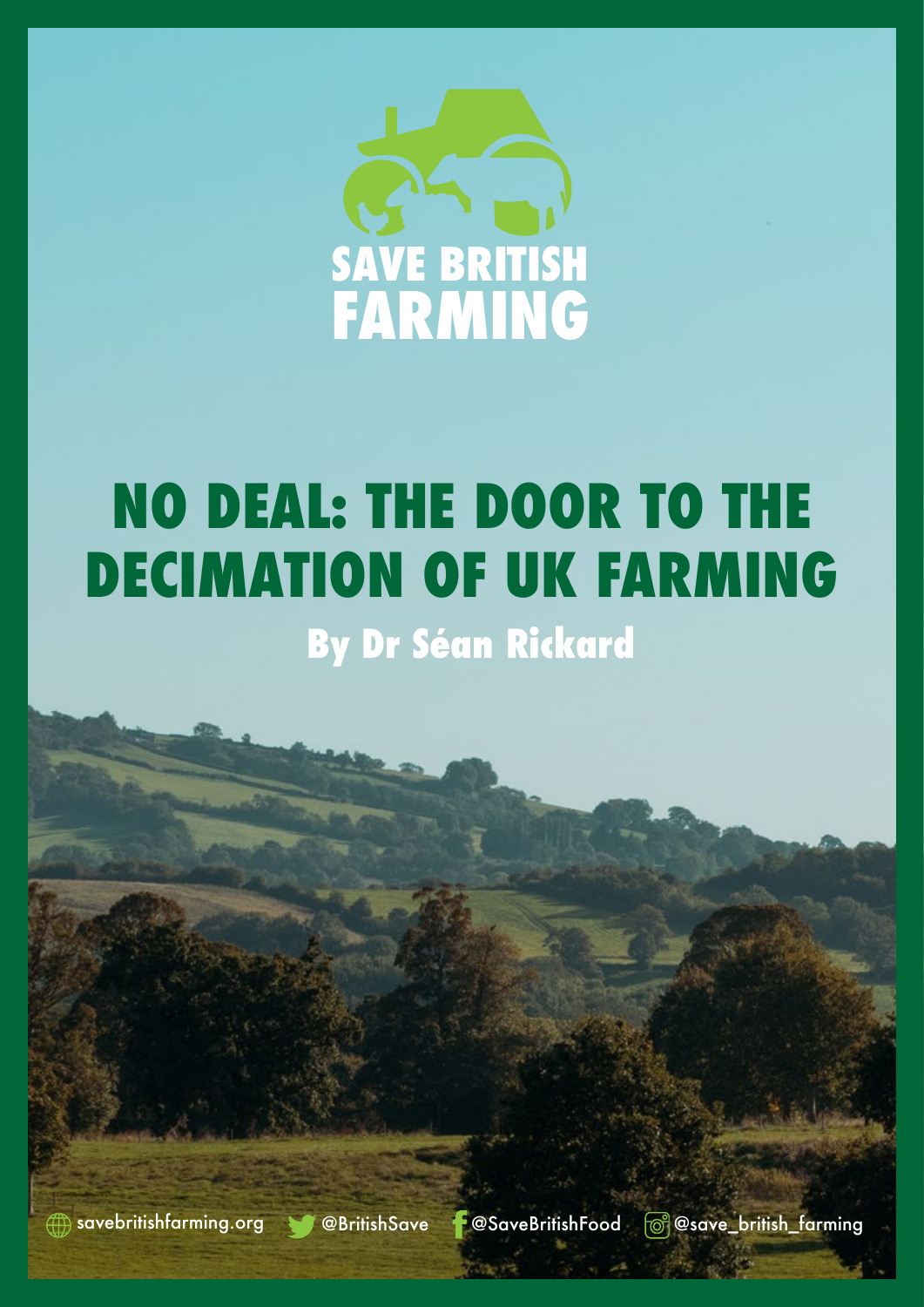# **IRODU**

The campaign to leave the EU was based on the idea that the UK would quickly secure a comprehensive new trading relationship with Europe and that leaving would have only positive impacts on UK farming. But today the reality looks very different. Boris Johnson has made it very clear that his over-riding priority as Prime Minister is to take the UK out of the EU bv 31st October, if necessary with No Deal, no matter what the cost to the country's economy and security. The government's own forecasts and all credible independent forecasters have warned that the economic costs of No Deal will be high and long lasting.

Many industries will suffer but the industry that would suffer the most serious economic shock will be agriculture. Indeed, the Vote Leave campaign's co-convenor, Michael Gove, warned in January as Secretary of State for the Environment that "the turbulence which would be generated by our departure without a deal would be considerable" and acknowledged it would hit smaller farm and food businesses hard.<sup>1</sup> To understand the consequences of No Deal for agriculture and all those who earn their living in farming and the food industries that depend on its output, we need to separate the economic effects into two stages:

• The first stage would be the immediate aftermath - in fact it could last several years - where trade in agricultural and food products would be subject to  $\widetilde{W}$ TO Most Favoured Nations tariff and non-tariff .barriers

• The second stage would begin after an agreement with the EU on a future trading regime came into operation, the effect of which would be to place the UK's agricultural and food industries in a weaker trading position than as members of the EU.

Boris Johnson has said farmers "will have the support they need" in the event of No Deal.<sup>2</sup> But he has failed to provide detail about what this would mean in practice. In any case, the problems facing the farming industry in such circumstances would go far beyond the loss of EU subsidies, as this paper explains. It is impossible to project the exact number of farmers who will go out of business. What we do know is that over 40% of them will have no net income if the basic payment is removed.<sup>3</sup> If at the same time the Government removes all tariffs and so depresses prices, these two factors combined will render over  $50\%$  of farms in this country unviable. The possibility of any compensation from the government going anywhere near offsetting this is remote because so many promises have been made to so many other sectors and not all can be fulfilled

<sup>1</sup> Oxford Farming Conference 2019 address by the Environment Secretary, Defra & https://uk.reuters.com/article/us-britain-eu-gove/ no-deal<br>brexit-would-hit-britains-farmers-food-firms-hard-gove-idUKKCN1OX135 2 Yorkshire Pos of BPS removal ,ICAW, available at https://www.icaew.com/technical/tarming-and-rural-business/ general/agriculture-bill-2018-and-financial<br>impact-of-bps-removal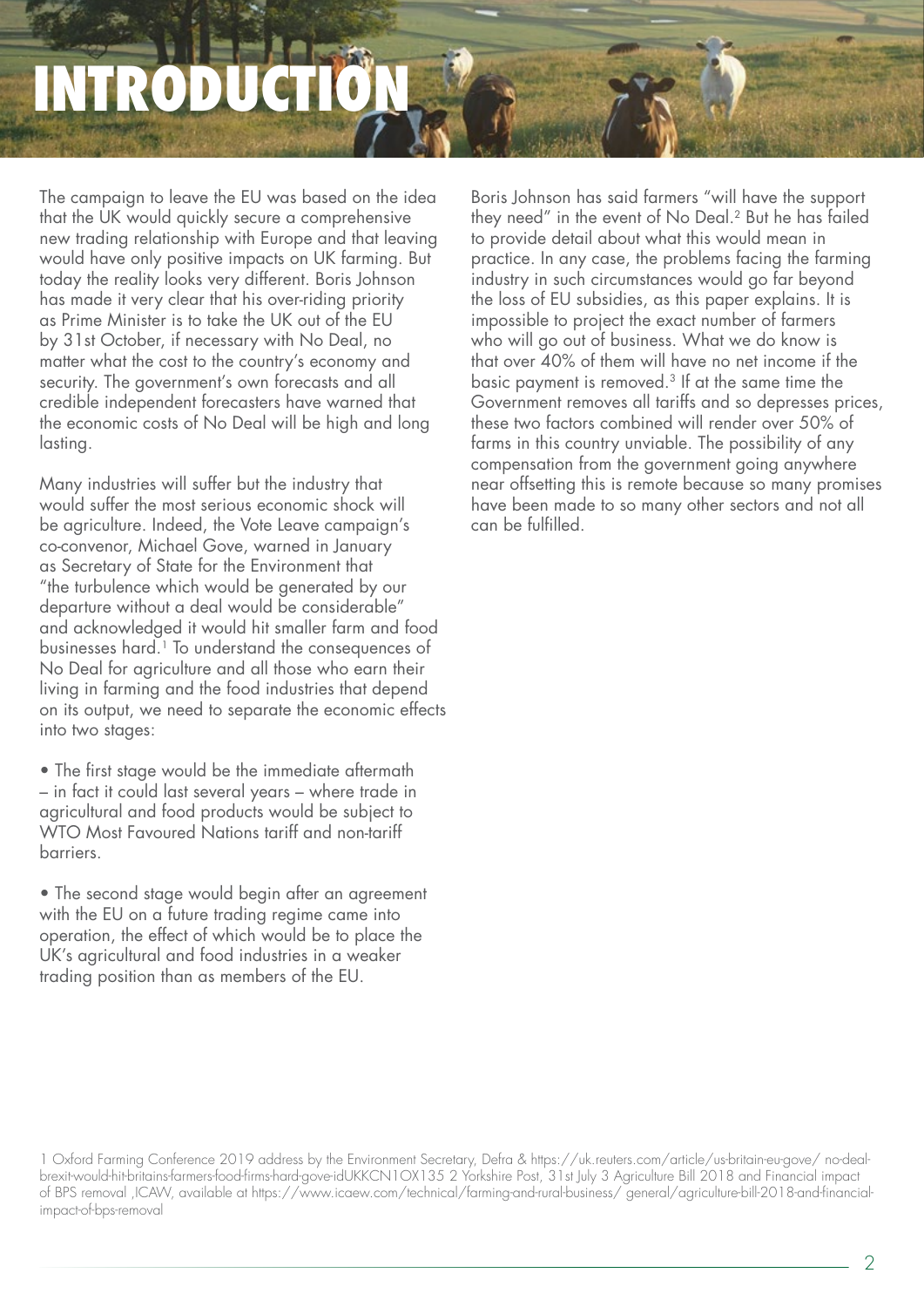## **SECTION 1: IMPORTS, EXPORTS AND THE BROAD IMPACT OF TRADE ON THE AGRICULTURAL SECTOR**

#### **First Stage: Crashing Out with No Deal For** as long

as the UK remains a member of the EU, the prices received by British farmers – with a few exceptions – are well in excess of worldprices, largely because of tariff protection against competing imports from third countries. This provides security for the agricultural industry and also the British food and drink industry whose businesses rely on a modern, efficient domestic agricultural industry from which to source their raw materials

But British food companies further gain because as a member of the EU there are neither tariff nor non-tariff barriers (NTBs) on food exports to most of mainland Europe. And for those countries, such as Canada, Japan and South Korea, with whom the EU has free trade agreements (FTA) there are reduced or zero barriers on exports. NTBs relate to rules and regulations applying to trade, such as phytosanitary measures relating to food safety, animal and plant health, but as a member of the EU the UK benefits from EU-wide agreements allowing us to tradeacross borders in the EU without being subject to the additional paper work and checks that third countries face when importing into EU countries. Upon leaving the EU – even with an agreement – there would be a significant increase in NTBs leading to increased costs, delays and disruption for trade in food.<sup>4</sup>

In short, as a member of the EU, British farmers and food producers benefit from the unfettered export opportunities to many of the world's richest consumers in the EU and beyond.

A No Deal departure from the EU would stand the current position on its head. The EU and all the countries with whom it has FTAs would immediately apply tariffs and NTBs on food imports from the UK. At the same time the Government has announced that it would, in the event of No Deal, remove tariff protection for most imports of agricultural and food products from the EU, although much reduced tariffs would continue to apply to most meat and dairy products. Under WTO Most Favoured Nation rules the UK would be required to offer precisely the same tariff rates to third countries e.a. the US, Brazil and Australia. The introduction of tariffs on all British food exports to the EU and

its FTA partners would render them uncompetitive Application of NTBs would not only involve increased administrative costs and border checks to ensure compliance with EU food safety and animal health regulations, but for many months, perhaps years, there could be an effective trade embargo on exports of animal-based products to the EU while the UK and the EU negotiated an agreement on equivalence status.

The effect of No Deal would be a sudden and significant increase in the UK's food trade deficit as exports declined and imports increased. Products destined for export would be forced back on the domestic market. For example, the sheep sector depends heavily on exports to the EU. If sheep farmers lose their EU market, they would be forced to dump excess sheep meat on the UK market depressing all livestock prices. It would be a similar story for the dairy and arable sectors. At the same time not only would food imports to the UK from EU producers continue largely tariff-free but also imports from third countries would increase significantly in response to the removal of tariff barriers, though the volumes would depend on the extent to which the UK Government relaxed NTBs. For UK farmers the impact would be lower prices. How big the initial fall in prices would be is difficult to calculate – the more so as the pound is likely to fall sharply. But a lower pound would further exacerbate farming's problems by increasing the prices of imported farm inputs such as veterinary medicines, fertilisers, plant protection products, machinery parts and animal feeds.

Even before allowance is made for the Government's plan to start removing support payments in 2022, UK farm incomes would come under enormous pressure. The likely pressures on the industry were acknowledged by Jeremy Hunt during the Conservative Leadership hustings. Some idea of the scale of the impact is provided by Mr Hunt's pledge to provide a one-off cash boost of £6 bn to the farming and fishing industries. Although it was not clear if this payment would last more than one year the scale of the likely crisis can be gauged by setting it against the UK farming industry's total income of £4.7 bn in 2018. It would appear Mr Hunt believes No Deal would wipe out the agricultural industry's income.

4 Brexit Food Prices and availability, House of Lords, EU Select Committee, 14th Report of Session 2017-19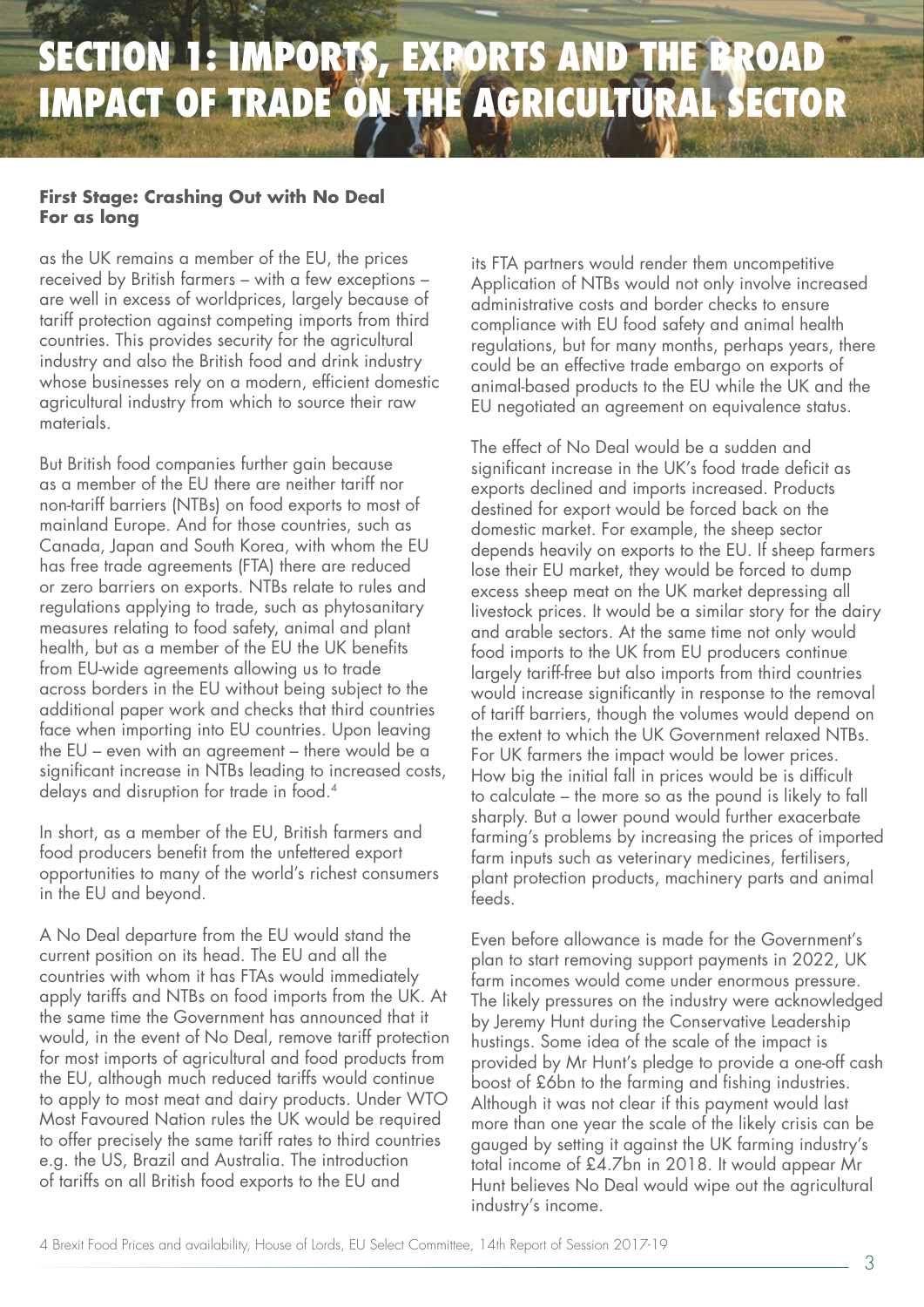

The combination of the removal of support payments – only a proportion will be made up by enhanced environmental payments – and an adverse trading environment will render the majority of farm businesses unviable. Even if a cash-strapped government facing many other post Brexit demands is prepared to provide billions of pounds of emergency support for agriculture. Based on the annual Farm Business Survey - which shows that on average support payments account for more than 60% of farm incomes  $-$  it is very clear that the impact of lower farm gate prices together with the removal of support payments would render the majority of farm businesses unviable. Even though land prices and rents would adjust in response this would not be sufficient to restore underlying profitability and it must therefore be concluded that by the mid-2020s a large proportion of farm businesses  $-50\%$  or more is not an unreasonable estimate – recognising that they face an

unprofitable future will decide to cease trading. Although rarely discussed by politicians, of critical importance to the agricultural industry's future would be the effect of all this on investment and on its main customers, the food and drinks industry. Uncertainty is the enemy of investment and crashing out of the UK will neither halt the decline in investment in food and farming that has occurred since the referendum, nor will it end the current state of unprecedented uncertainty. According to a Food and Drink Federation survey, two thirds of food and drinks businesses identified No Deal as a risk to their business.<sup>5</sup> Almost half believe crashing out of Europe would pose a 'very serious challenge' and likely result in redundancies. Long before the terms of any future agreement become clear, considerable damage will be done to the UK's food and agricultural industries resulting in a smaller food sector, greater dependence on imports and reduced food security.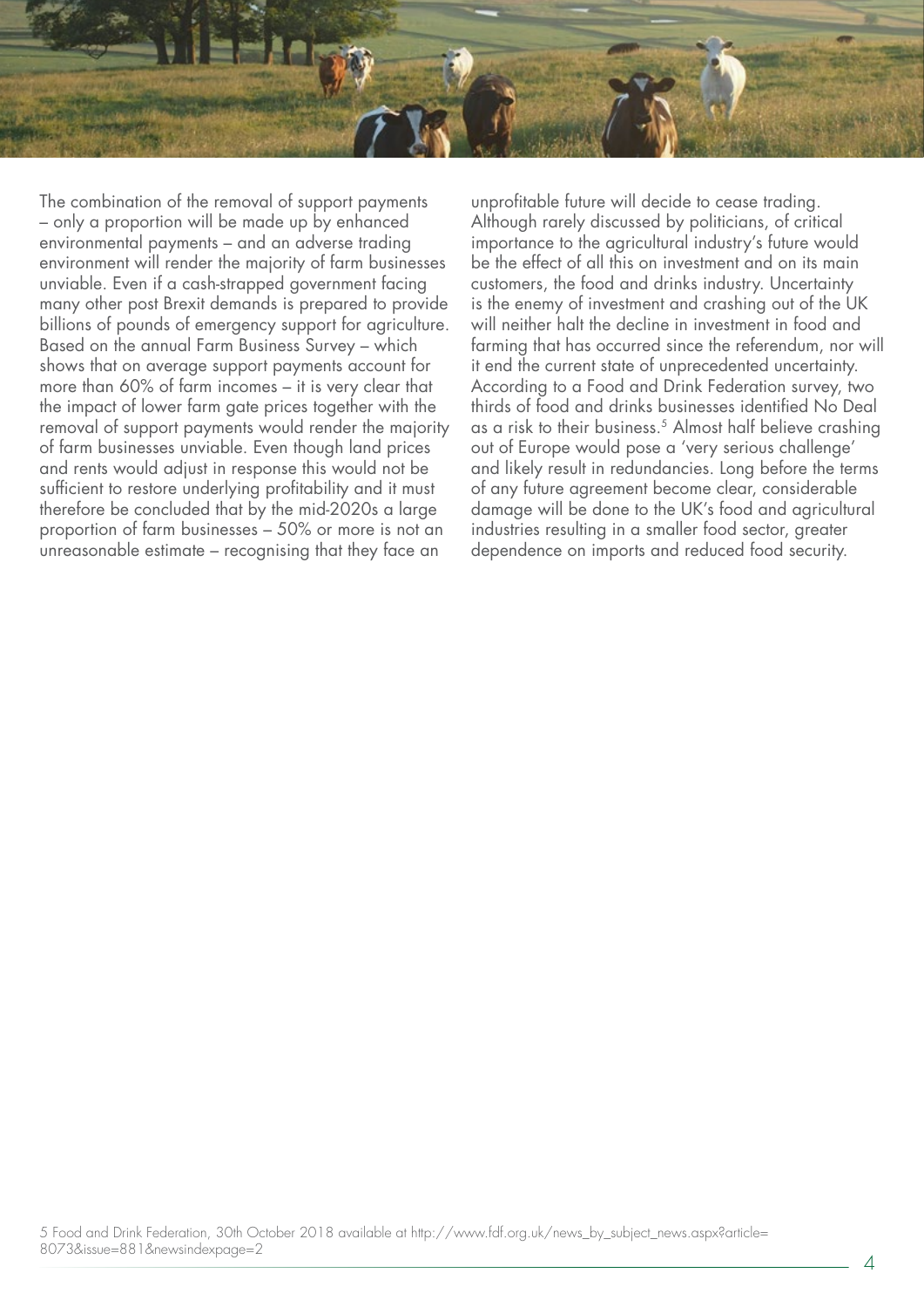

#### **Second Stage: Negotiating a Trade Deal with the EU**

Having crashed out of the EU there would be an economic imperative for the UK to negotiate an FTA with the EU. Given that the EU accounts for nearly half of all UK trade, this would be the overwhelming priority. Despite much talk of third country trade deals, such as with the US, it would be very difficult for the UK to conclude third country FTAs until our future relationship with the EU is settled. It is likely that an acrimonious No Deal departure from the EU would create an unfavourable atmosphere for negotiations and put the UK in a significantly weaker negotiating position than it has been in during the Article 50 process  $-$  in part because publication by the Government of its tariff schedule has given away much negotiating leverage. Boris Johnson has offered little detail about the kind of agreement he would like to have with the EU or how he would resolve the Irish border question, but he has often stated a preference for a 'Canada-plus' FTA or what he has labelled 'SuperCanada' – essentially an FTA along the lines of the agreement negotiated between the EU and Canada but with more favourable access to the European single market for the UK's financial services and energy .sectors

Setting aside whether such an agreement is realistic or how long it might take, this is not good news for agriculture. The essence of an FTA is the removal of, or reduction in, tariffs on trade between the contracting countries, but frequently not all tariffs are removed and FTAs do not eliminate NTBs. Under the EU-Canada FTA tariffs have been removed on 91 per cent of agricultural and food products, but imports of beef and pork from Canada and EU exports of dairy products are subject to quotas while poultry and eggs Canada agreement contains provisions to streamline are not included in the agreement. Although the EUcustoms procedures, all imports from Canada have to meet EU rules and regulations relating to production standards, food safety, animal or plant health and environmental protection. Thus, if the UK negotiates a similar agreement with the EU, all food and agricultural exports to the EU will have to be accompanied by declarations, transport permits and insurance certificates, and agricultural products will in principle need to be tested at border inspection posts. Moreover,

these would become much more demanding if the UK was importing food and agricultural products from third countries. In other words, the UK would not return to a position of frictionless trade with the EU. It is also the general view of trade experts that it would take more than two years – perhaps several years – to negotiate a FTA with the EU, and it would then need to be ratified by every member state through their national parliaments, meaning any country could hold up or veto the agreement. The uncertainty could continue for some years.

Once a UK-EU FTA is finalised the declared aim of a Boris Johnson administration is to enter into FTAs with third countries. Many of the countries that his government hopes eventually to negotiate FTAs with - such as the United States, Australia, New Zealand, Argentina and Brazil – will all be keen to gain tariff free access to the UK's food markets. In principle, these trade negotiations would be constrained by the extent of regulatory alignment agreed with the EU but having already removed most tariff barriers on food imports the UK would have severely diminished its negotiating position regarding agricultural and food imports. The greater the volume of imports from third countries the greater the difficulties for our exporters as the EU would never allow the UK to offset increased imports from third countries by exporting tariff free to the EU. Outside the EU, rules of origin would apply requiring exporters to prove that a food product originated in the UK, or had sufficient value added to qualify as a UK product. Failure to meet the rules of origin requirements would mean the WTO's Most Favoured Nation tariff rates being applied to our exports to the EU.

Thus, the UK agricultural industry risks being permanently caught in a vicious pincer movement: on the one hand suffering restricted access to the EU for its food and agricultural exports; and on the other, facing increasing volumes of imports from low cost third countries. The implications for agriculture would be exposure to the full force and vicissitudes of global commodity prices, leaving all sectors of the industry in a permanent state of low farm-gate prices and depressed incomes. Despite falls in land prices and rents in response to lower farm profitability, these would not be sufficient to prevent the number of farm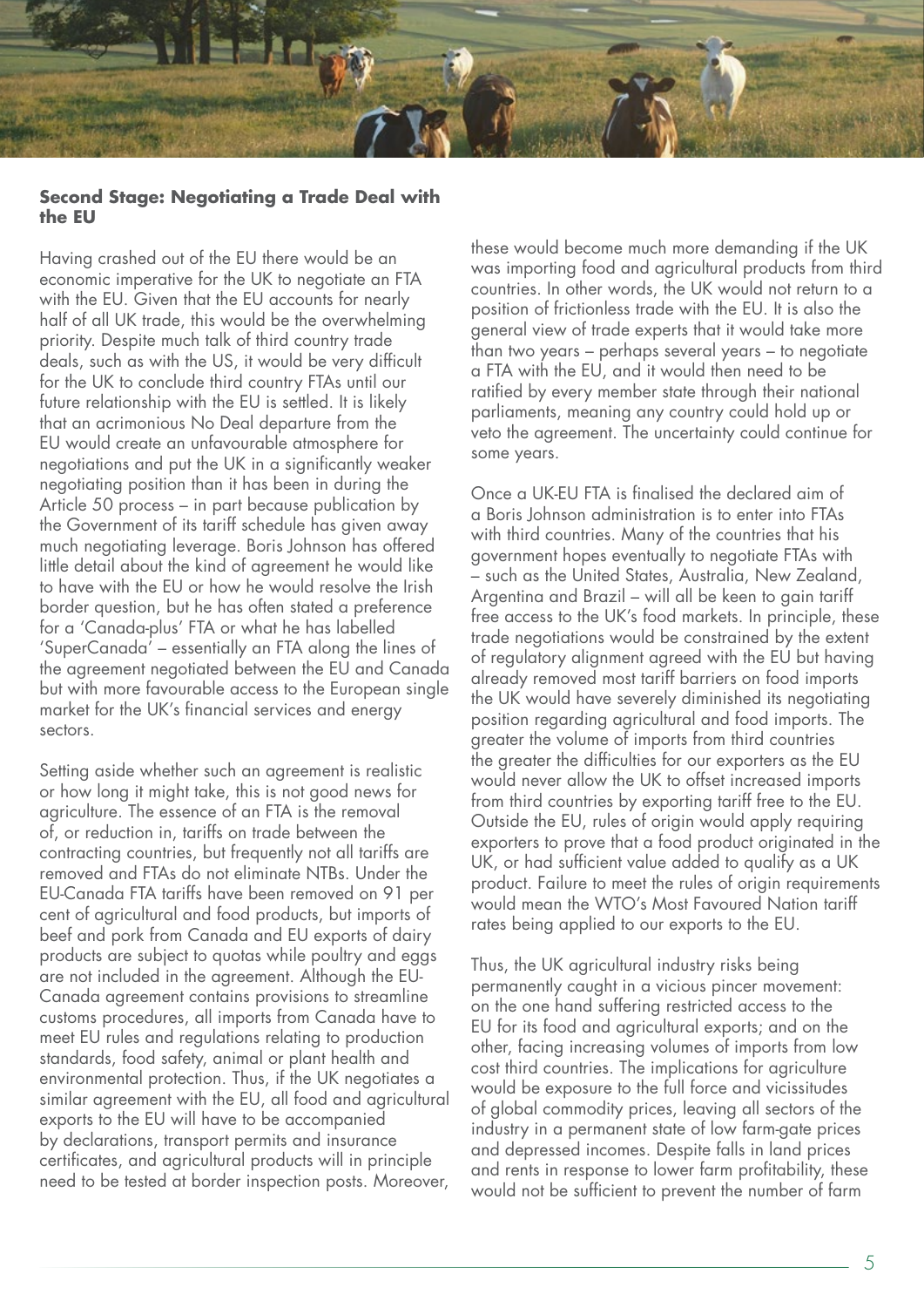

businesses declining rapidly during the next decade and in some parts of the country – particularly the more remote upland areas – farming could cease altogether. The evidence all points to a significant downsizing in the UK's agricultural and food industries alongside considerable land degradation in areas where it was no longer possible to earn a living from farming. The UK would depend to a much greater extent on imports – in many cases produced to lower standards than is currently the case – from the world to feed itself. Food security would be diminished.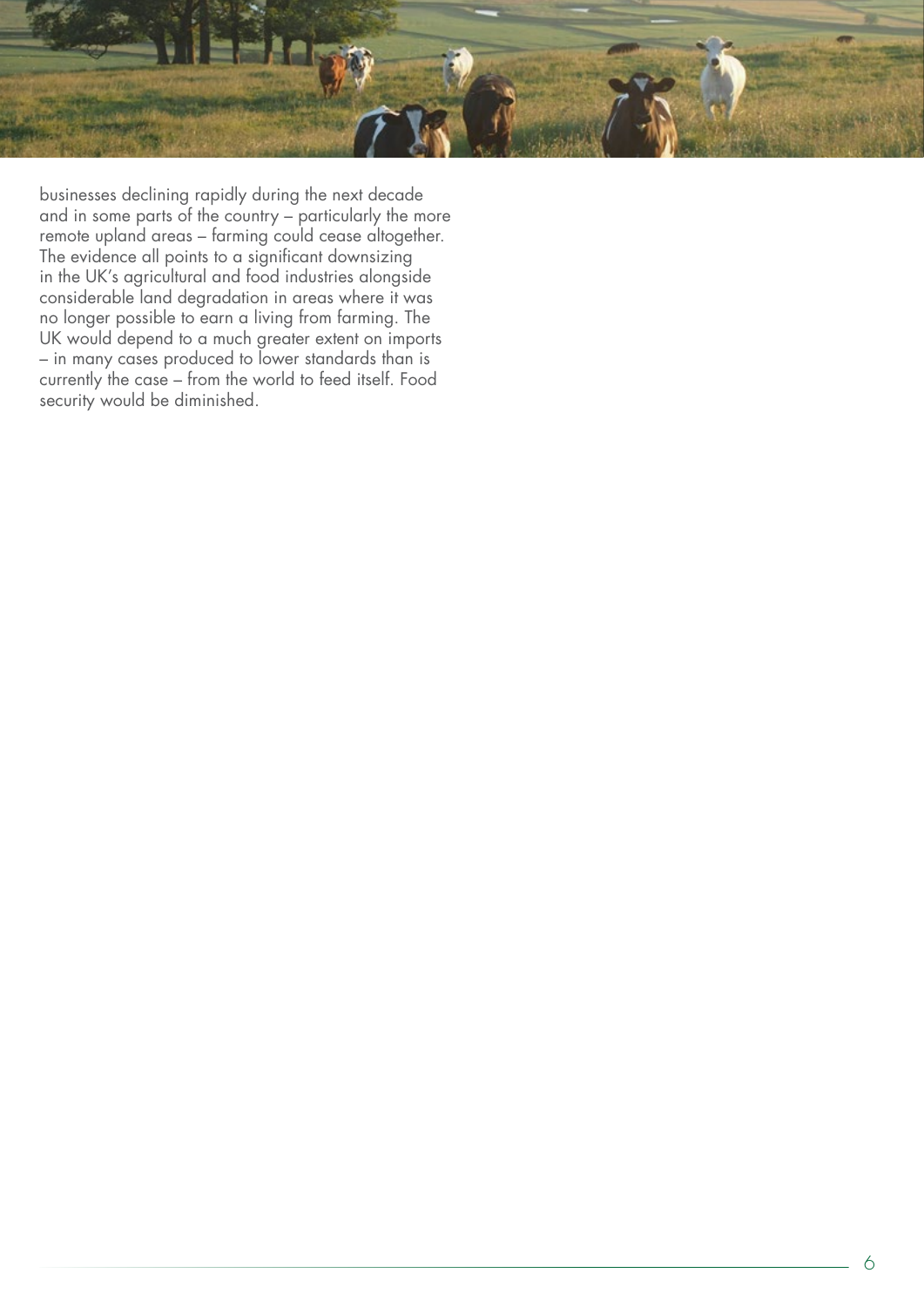### **SECTION 2: ECONOMIC ANALYSIS OF THE IMPACT OF A NO DEAL BREXIT ON FARM INCOMES**

#### **Indicative projections**

Actually projecting the longer term economic impact of such policies is a large and complicated exercise. A number of organisations have attempted to estimate the impact on UK farm prices of the removal of tariff barriers on imports of produce by the UK. However, generally such studies assume 'unilateral liberalisation' i.e. tariffs on both exports and imports of food and agricultural products are set at zero. These studies all show that such a situation would be disastrous for UK agriculture. Even the unyieldingly Brexit-supporting economist Professor Patrick Minford has said, 'it would decimate our farming and manufacturing industries.' A No Deal 'crashing out of the EU' situation would do considerably more damaging because – as the Brexit tariff schedules – farmers would face the full force government has made clear with its publication of postof tariff-free cheap imports coming from third countries into the UK (and much reduced tariffs for some meats and dairy products) while facing very high WTO tariffs on exports to the EU and other countries as we revert to  $"WTO$  rules".

In the longer term the UK would hope to negotiate Free Trade Agreements with the EU followed by a number of agricultural exporting heavy weights e.g., the US, Australia, New Zealand and countries in South America. Experts point out that experience suggests each FTA could take four years or more to negotiate. Although an FTA with the EU would probably allow us to return to tariff-free exports to the EU, there would almost certainly be restrictions particularly against any sharp increase in exports. This follows because as the UK enters into FTAs with countries such as the US, the UK market would risk being over-supplied with cheap imports whose production standards are not acceptable to the EU. In this situation British producers seeking to relieve the pressures by exporting their own surpluses to the EU would find they faced new barriers. Thus even following a FTA with the EU British agriculture would be subject to the full force and vicissitudes of global commodity prices, the effect of which was accurately recognised by Patrick Minford.

As there are so many uncertainties associated with a No Deal crashing out of the EU it would be foolish to attempt a detailed projection but Table 1 has been prepared to provide an indication of the likely impact. The table shows the position for four major farm types. Cereal farms earn the bulk of their revenue from wheat, barley and oilseeds. General cropping farms also grow a high proportion of cereals but will typically grow potatoes, sugar beet and other arable crops. Dairying is self-explanatory and grazing livestock farms rely overwhelmingly on cattle and sheep. The data are based on Farm Business Survey results for last year. The revenue reductions shown in row 5 are estimates based on the government's published schedule of tariff rates for agricultural imports. Lower prices will result in reduced output hence the emphasis on revenue. That said the position in any one year will be influenced by the vicissitudes of global commodity prices and the exchange rate. Thus, the results should be viewed bearing these caveats in mind. Rows 1-4 show how dependent these farm types are on the Basic Payment Scheme (BPS).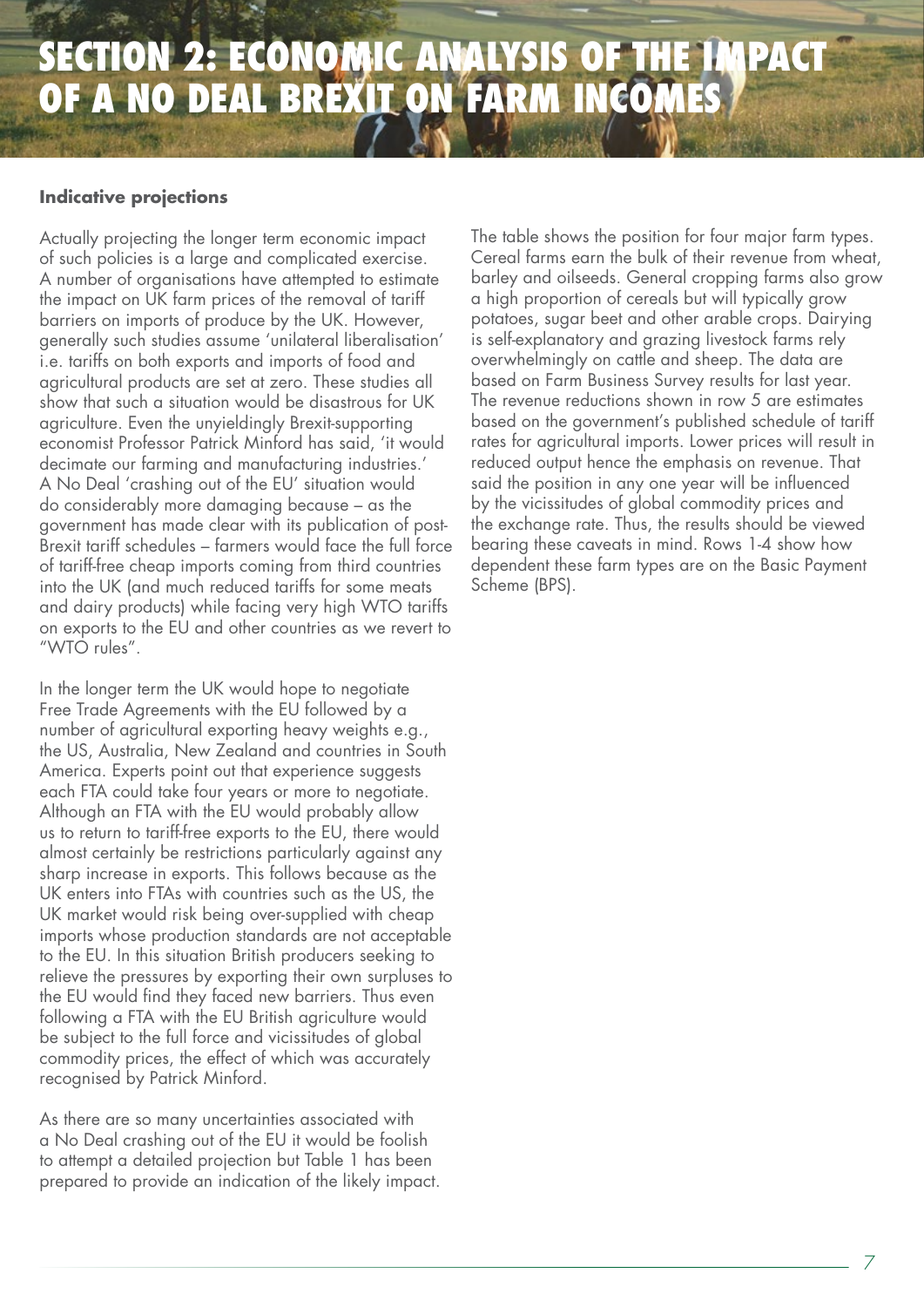

#### **Table 1: Indicative Impact of a No Deal Brexit**

| <b>Farm Type'</b>                       | <b>Cereals</b> | General<br>Cropping | <b>Dairying</b> | Grazing<br>livestock <sup>2</sup> |
|-----------------------------------------|----------------|---------------------|-----------------|-----------------------------------|
| 1 Current income from farming $(E)$     | $-4,635.0$     | 1,753.0             | 35,716.0        | $-2,645.0$                        |
| 2 Basic farm payment $(BPS)(E)$         | 58,847.0       | 45,373.0            | 16,790.0        | 20,616.0                          |
| 3 Income from agri-environment $(E)$    | 5,634.0        | 5,505.0             | 6,608.0         | 3,126.0                           |
| 4 Current total income $(E)^3$          | 59,846.0       | 52,631.0            | 55,114.0        | 21,097.0                          |
| Change following removal of tariffs on  |                |                     |                 |                                   |
| imports from 3rd countries              |                |                     |                 |                                   |
| 5 Reduction in revenue (%) <sup>4</sup> | $-6.3$         | $-6.6$              | $-6.1$          | $-24.7$                           |
| 7 Projected income from farming $(E)$   | $-23,289.9$    | $-15,288.5$         | 18,046.1        | $-27,568.5$                       |
| 8 Projected income with BPS $(E)^5$     | 41,191.1       | 35,589.5            | 37,444.1        | $-3,826.5$                        |
| Removal of Basic Farm Payment<br>(BPS)  |                |                     |                 |                                   |
| 9 Total impact on income <sup>6</sup>   | $-17,655.9$    | $-9,783.5$          | 20,654.1        | $-24,442.5$                       |

1 Full-time, medium sized farms

2 Lowland farms

3 Including Basic Farm Payment (BPS) and income from agri-environmental schemes

4 After allowing for both price and output effects

5 Assumes BPS will not be reduced before 2022 and agri-environmental payments unchanged

6 BPS to be phased out by 2027 unclear whether environmental payments will rise

Source: Authors calculations based on Farm Business Survey (FBS) for England 2017/18 and Food and Agricultural Policy Research Institute (FAPRI) analysis